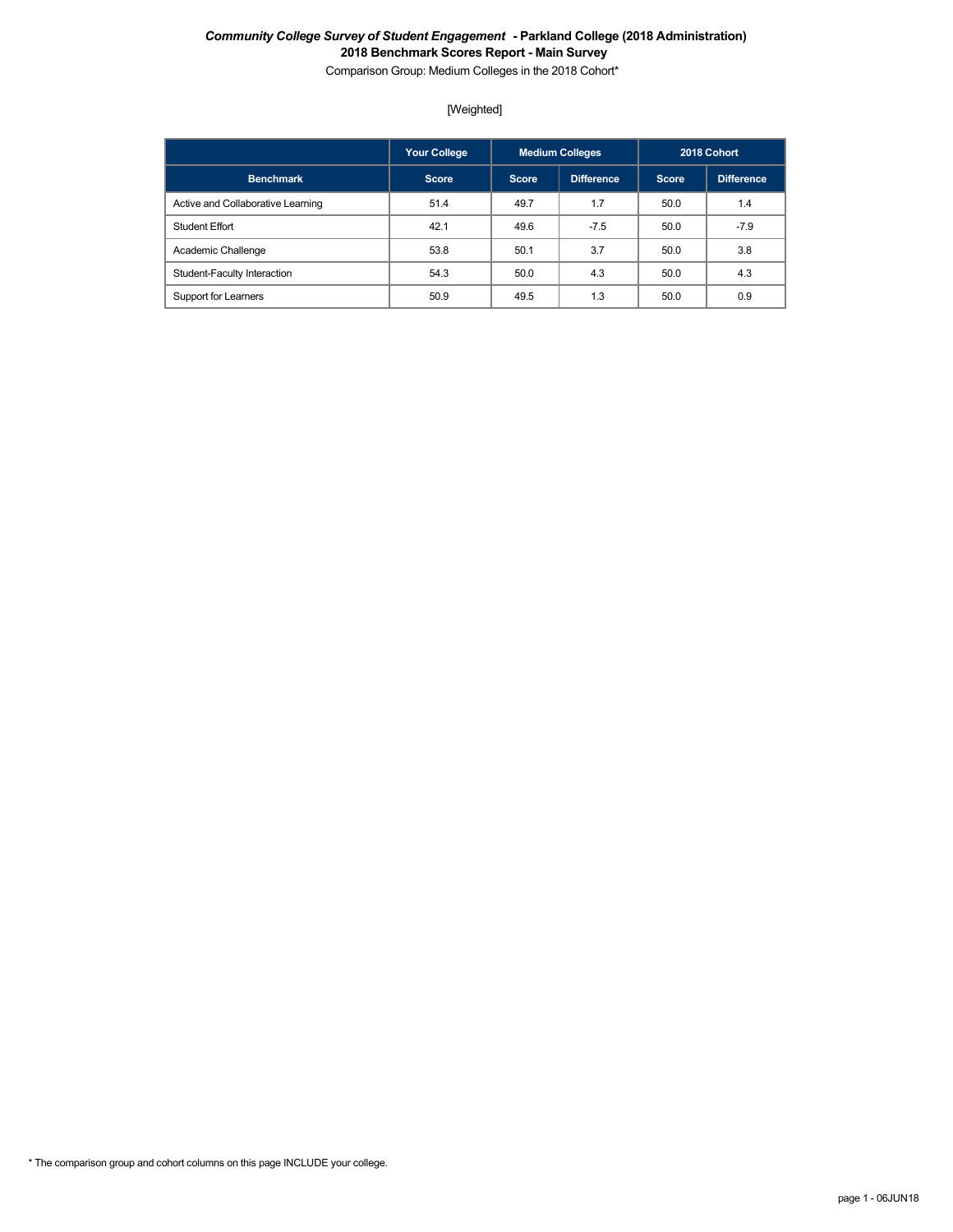#### *Community College Survey of Student Engagement* **Parkland College (2018 Administration) 2018 Benchmark Bar Chart - Main Survey** Comparison Group: Medium Colleges in the 2018 Cohort\*

[Weighted] Active and Collaborative Learning (ACTCOLL)



\* The comparison group and cohort bars on this page INCLUDE your college.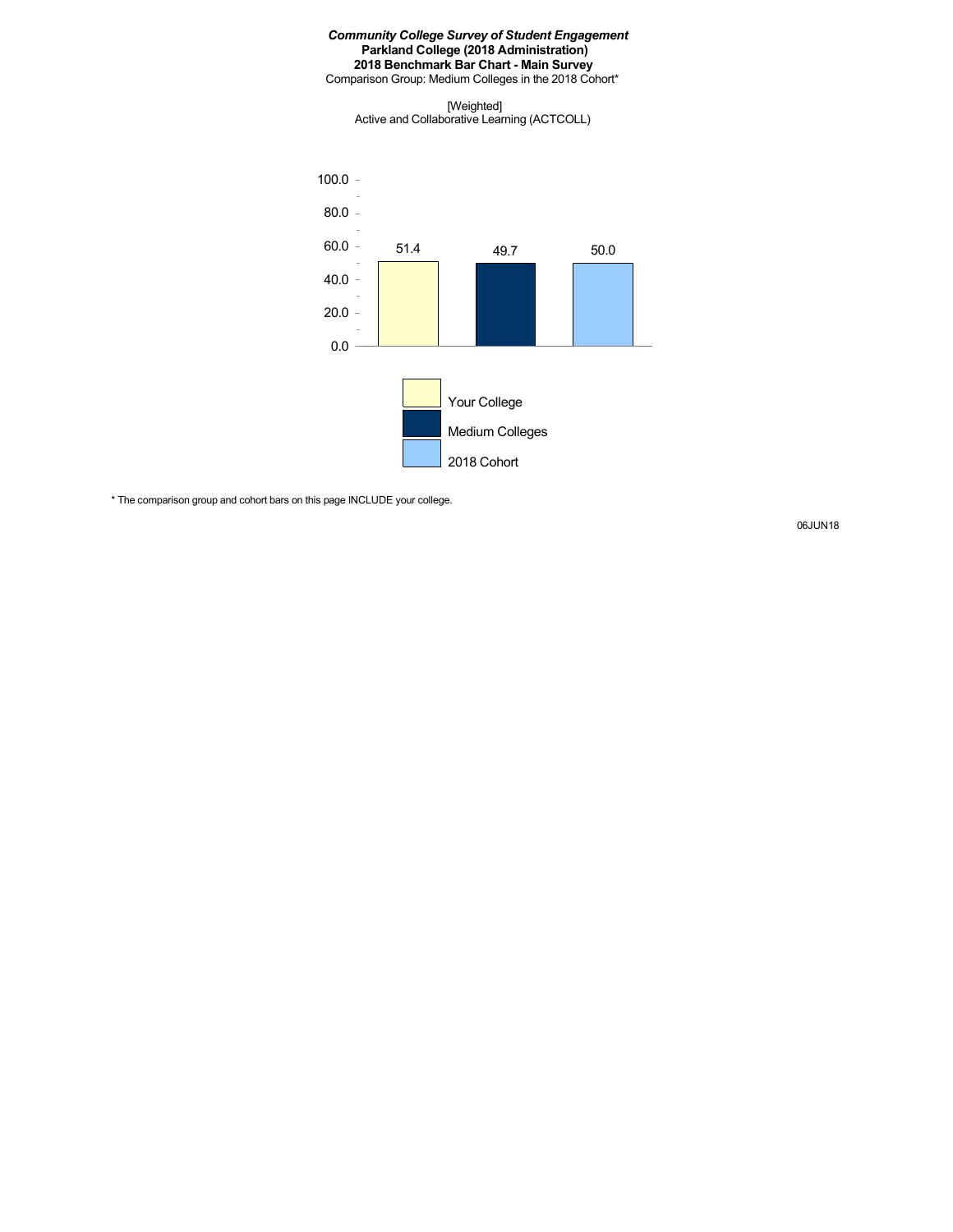Comparison Group: Medium Colleges in the 2018 Cohort\*

### [Weighted]

Active and Collaborative Learning (ACTCOLL)

|                                                                                                                                          |                  | Your<br>College | <b>Medium Colleges</b> |                         | 2018 Cohort |                         |  |  |
|------------------------------------------------------------------------------------------------------------------------------------------|------------------|-----------------|------------------------|-------------------------|-------------|-------------------------|--|--|
| <b>Item</b>                                                                                                                              | Variable         | <b>Mean</b>     | <b>Mean</b>            | <b>Effect</b><br>Size** | <b>Mean</b> | <b>Effect</b><br>Size** |  |  |
| Item 4: In your experiences at this college during the current academic year, about how often have you done each of the following?       |                  |                 |                        |                         |             |                         |  |  |
| 1 = Never, $2$ = Sometimes, $3$ = Often, $4$ = Very often                                                                                |                  |                 |                        |                         |             |                         |  |  |
| 4a. Asked questions in class or contributed to class discussions [ACTCOLL]                                                               | <b>CLQUEST</b>   | 2.93            | 2.94                   |                         | 2.94        |                         |  |  |
| 4b. Made a class presentation [ACTCOLL]                                                                                                  | <b>CLPRESEN</b>  | 2.11            | 2.19                   |                         | 2.21        |                         |  |  |
| 4f. Worked with other students on projects during class [ACTCOLL]                                                                        | <b>CLASSGRP</b>  | 2.69            | 2.60                   |                         | 2.60        |                         |  |  |
| 4g. Worked with classmates outside of class to prepare class assignments<br>[ACTCOLL]                                                    | <b>OCCGRP</b>    | 2.12            | 1.98                   |                         | 2.00        |                         |  |  |
| 4h. Tutored or taught other students (paid or voluntary) [ACTCOLL]                                                                       | <b>TUTOR</b>     | 1.41            | 1.39                   |                         | 1.39        |                         |  |  |
| 4i. Participated in a community-based project (service-learning activity) as part<br>of a regular course [ACTCOLL]                       | <b>PARTICCBP</b> | 1.44            | 1.38                   |                         | 1.39        |                         |  |  |
| 4q. Discussed ideas from your readings or classes with others outside of class<br>(students, family members, co-workers, etc.) [ACTCOLL] | <b>OOCIDEAS</b>  | 2.57            | 2.55                   |                         | 2.54        |                         |  |  |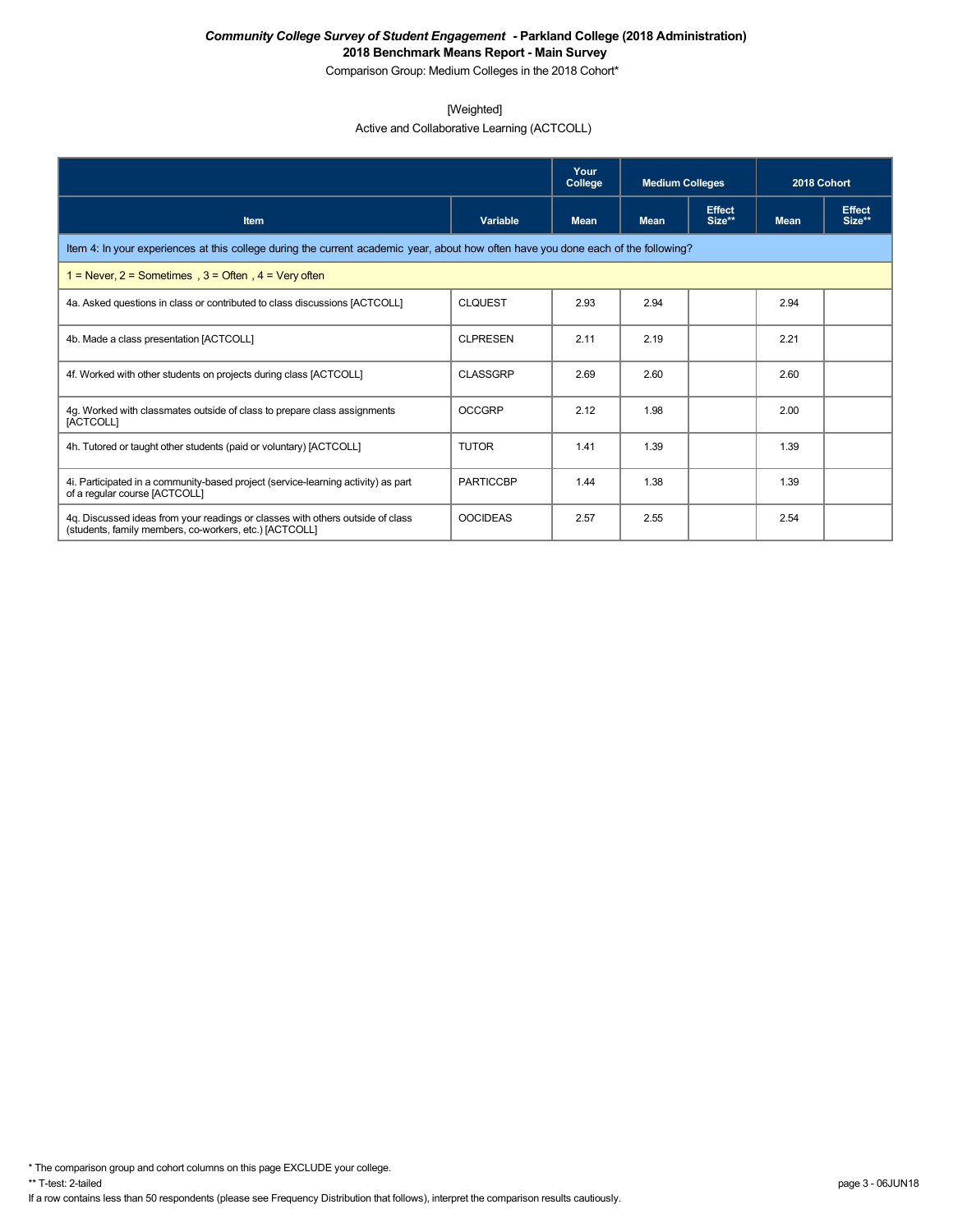Comparison Group: Medium Colleges in the 2018 Cohort\*

[Weighted]

Active and Collaborative Learning (ACTCOLL)

|                                                                                         |                  |                                                                                                                                    | <b>Your College</b> |         | <b>Medium Colleges</b> |                | 2018 Cohort |         |
|-----------------------------------------------------------------------------------------|------------------|------------------------------------------------------------------------------------------------------------------------------------|---------------------|---------|------------------------|----------------|-------------|---------|
| Item                                                                                    | Variable         | <b>Responses</b>                                                                                                                   | Count               | Percent | Count                  | <b>Percent</b> | Count       | Percent |
|                                                                                         |                  | Item 4: In your experiences at this college during the current academic year, about how often have you done each of the following? |                     |         |                        |                |             |         |
| 4a. Asked questions in class or contributed                                             | <b>CLQUEST</b>   | Never                                                                                                                              | 13                  | 1.7     | 2,031                  | 2.6            | 8,038       | 2.7     |
| to class discussions [ACTCOLL]                                                          |                  | Sometimes                                                                                                                          | 254                 | 34.8    | 24,623                 | 31.5           | 94,511      | 31.3    |
|                                                                                         |                  | Often                                                                                                                              | 237                 | 32.5    | 27,727                 | 35.5           | 107,013     | 35.5    |
|                                                                                         |                  | Very often                                                                                                                         | 226                 | 30.9    | 23,712                 | 30.4           | 92,177      | 30.5    |
|                                                                                         |                  | Total                                                                                                                              | 730                 | 100.0   | 78,093                 | 100.0          | 301,740     | 100.0   |
| 4b. Made a class presentation [ACTCOLL]                                                 | <b>CLPRESEN</b>  | Never                                                                                                                              | 200                 | 27.6    | 19,817                 | 25.5           | 74,916      | 24.9    |
|                                                                                         |                  | Sometimes                                                                                                                          | 316                 | 43.6    | 31,763                 | 40.9           | 121,239     | 40.4    |
|                                                                                         |                  | Often                                                                                                                              | 142                 | 19.5    | 18,031                 | 23.2           | 71,623      | 23.8    |
|                                                                                         |                  | Very often                                                                                                                         | 68                  | 9.3     | 8,124                  | 10.5           | 32,647      | 10.9    |
|                                                                                         |                  | <b>Total</b>                                                                                                                       | 726                 | 100.0   | 77,736                 | 100.0          | 300,425     | 100.0   |
| 4f. Worked with other students on projects<br>during class [ACTCOLL]                    | <b>CLASSGRP</b>  | Never                                                                                                                              | 62                  | 8.6     | 8,566                  | 11.1           | 32,484      | 10.9    |
|                                                                                         |                  | Sometimes                                                                                                                          | 249                 | 34.5    | 27,846                 | 36.1           | 108,537     | 36.4    |
|                                                                                         |                  | Often                                                                                                                              | 259                 | 35.9    | 26,769                 | 34.7           | 102,573     | 34.4    |
|                                                                                         |                  | Very often                                                                                                                         | 152                 | 21.1    | 13,871                 | 18.0           | 54,298      | 18.2    |
|                                                                                         |                  | Total                                                                                                                              | 721                 | 100.0   | 77,053                 | 100.0          | 297,892     | 100.0   |
| 4g. Worked with classmates outside of class<br>to prepare class assignments [ACTCOLL]   | <b>OCCGRP</b>    | Never                                                                                                                              | 202                 | 27.9    | 28,238                 | 36.6           | 106,423     | 35.6    |
|                                                                                         |                  | Sometimes                                                                                                                          | 304                 | 42.0    | 28,832                 | 37.3           | 112,720     | 37.8    |
|                                                                                         |                  | Often                                                                                                                              | 149                 | 20.6    | 13,532                 | 17.5           | 53,550      | 17.9    |
|                                                                                         |                  | Very often                                                                                                                         | 68                  | 9.5     | 6,641                  | 8.6            | 25,860      | 8.7     |
|                                                                                         |                  | Total                                                                                                                              | 724                 | 100.0   | 77,243                 | 100.0          | 298,553     | 100.0   |
| 4h. Tutored or taught other students (paid<br>or voluntary) [ACTCOLL]                   | <b>TUTOR</b>     | Never                                                                                                                              | 511                 | 71.0    | 56,377                 | 72.9           | 216,386     | 72.4    |
|                                                                                         |                  | Sometimes                                                                                                                          | 145                 | 20.1    | 14,380                 | 18.6           | 56,543      | 18.9    |
|                                                                                         |                  | Often                                                                                                                              | 44                  | 6.2     | 4,242                  | 5.5            | 16,658      | 5.6     |
|                                                                                         |                  | Very often                                                                                                                         | 20                  | 2.8     | 2,332                  | 3.0            | 9,223       | 3.1     |
|                                                                                         |                  | Total                                                                                                                              | 720                 | 100.0   | 77,331                 | 100.0          | 298,810     | 100.0   |
| 4i. Participated in a community-based<br>project (service-learning activity) as part of | <b>PARTICCBP</b> | Never                                                                                                                              | 517                 | 71.3    | 57,108                 | 73.7           | 219,402     | 73.2    |
| a regular course [ACTCOLL]                                                              |                  | Sometimes                                                                                                                          | 131                 | 18.0    | 13,522                 | 17.4           | 53,148      | 17.7    |
|                                                                                         |                  | Often                                                                                                                              | 43                  | 5.9     | 4,490                  | 5.8            | 17,855      | 6.0     |
|                                                                                         |                  | Very often                                                                                                                         | 34                  | 4.7     | 2,377                  | 3.1            | 9,161       | 3.1     |
|                                                                                         |                  | Total                                                                                                                              | 725                 | 100.0   | 77,496                 | 100.0          | 299,566     | 100.0   |
| 4g. Discussed ideas from your readings or<br>classes with others outside of class       | <b>OOCIDEAS</b>  | Never                                                                                                                              | 79                  | 11.0    | 10,745                 | 13.9           | 42,346      | 14.2    |
| (students, family members, co-workers, etc.)<br>[ACTCOLL]                               |                  | Sometimes                                                                                                                          | 284                 | 39.2    | 29,019                 | 37.5           | 111.669     | 37.3    |
|                                                                                         |                  | Often                                                                                                                              | 229                 | 31.7    | 22,104                 | 28.6           | 85,759      | 28.7    |
|                                                                                         |                  | Very often                                                                                                                         | 131                 | 18.1    | 15,494                 | 20.0           | 59,397      | 19.9    |
|                                                                                         |                  | <b>Total</b>                                                                                                                       | 722                 | 100.0   | 77,361                 | 100.0          | 299,171     | 100.0   |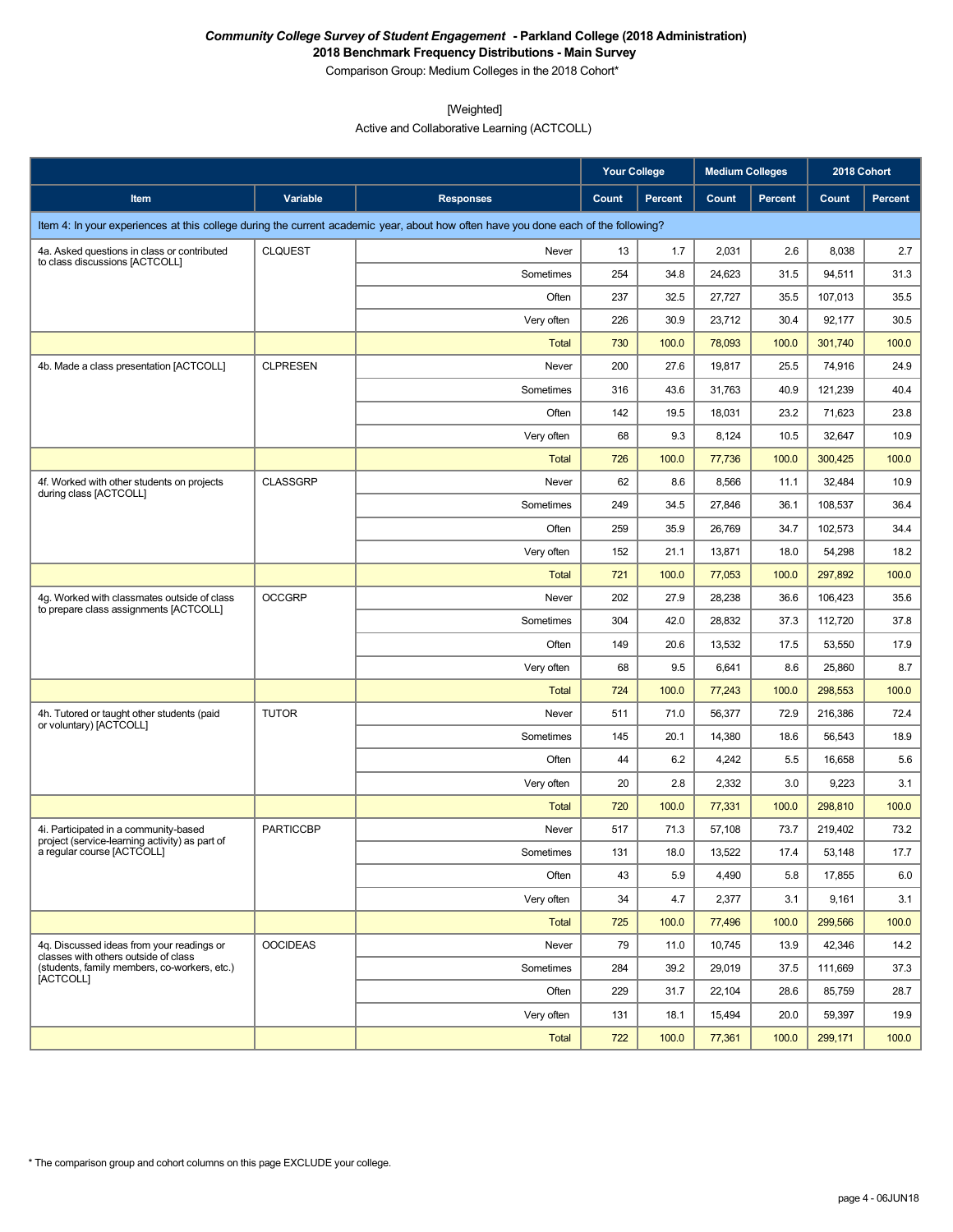Comparison Group: Medium Colleges in the 2018 Cohort\*

[Weighted] Student Effort (STUEFF)



\* The comparison group and cohort bars on this page INCLUDE your college.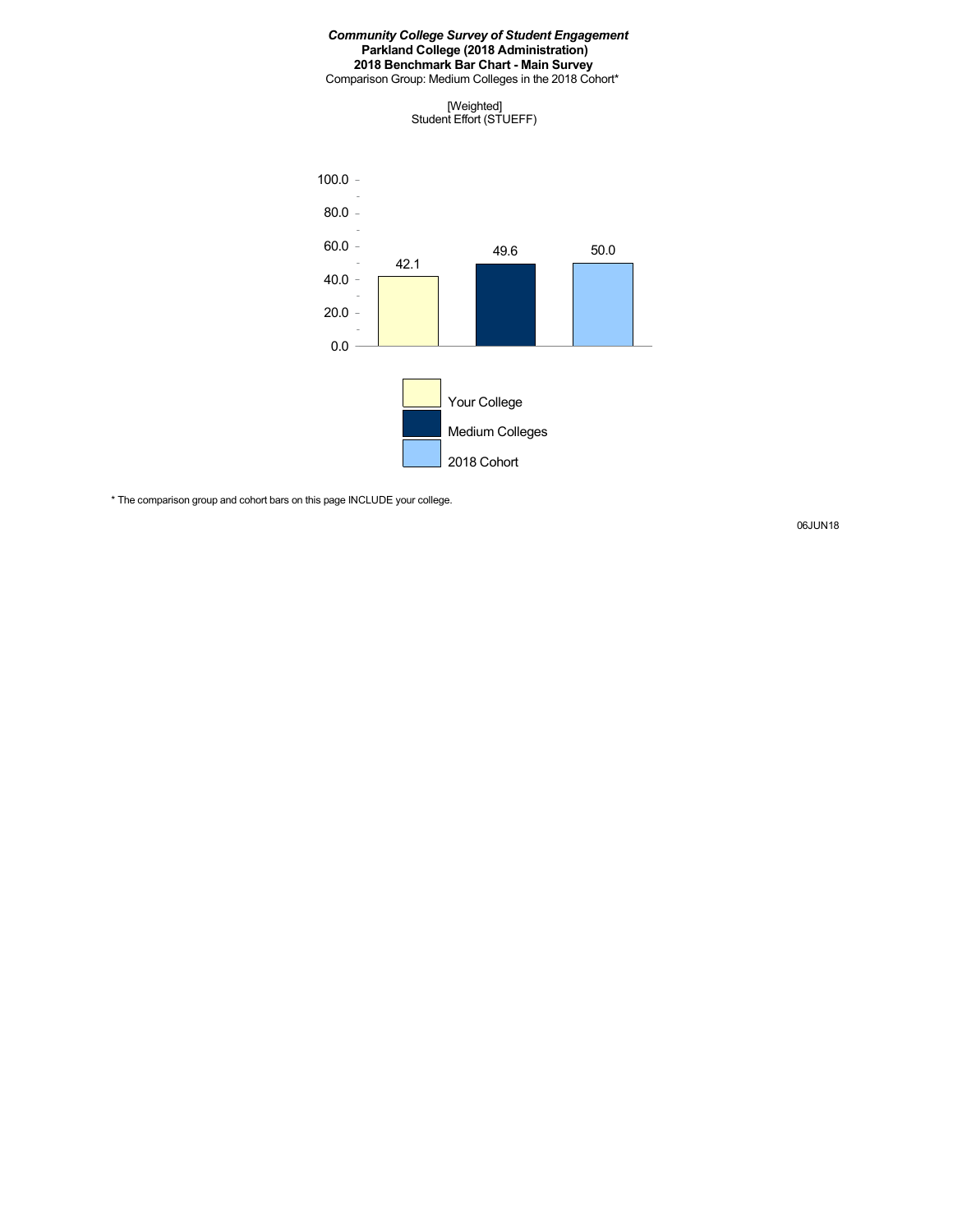Comparison Group: Medium Colleges in the 2018 Cohort\*

### [Weighted]

# Student Effort (STUEFF)

|                                                                                                                                    |                  | Your<br>College | <b>Medium Colleges</b> |                         | 2018 Cohort |                         |
|------------------------------------------------------------------------------------------------------------------------------------|------------------|-----------------|------------------------|-------------------------|-------------|-------------------------|
| Item                                                                                                                               | <b>Variable</b>  | <b>Mean</b>     | <b>Mean</b>            | <b>Effect</b><br>Size** | <b>Mean</b> | <b>Effect</b><br>Size** |
| Item 4: In your experiences at this college during the current academic year, about how often have you done each of the following? |                  |                 |                        |                         |             |                         |
| $1 =$ Never, $2 =$ Sometimes , $3 =$ Often, $4 =$ Very often                                                                       |                  |                 |                        |                         |             |                         |
| 4c. Prepared two or more drafts of a paper or assignment before turning it in<br>[STUEFF]                                          | <b>REWROPAP</b>  | 2.45            | 2.52                   |                         | 2.52        |                         |
| 4d. Worked on a paper or project that required integrating ideas or information<br>from various sources [STUEFF]                   | <b>INTEGRAT</b>  | 2.84            | 2.87                   |                         | 2.87        |                         |
| 4e. Come to class without completing readings or assignments [STUEFF]                                                              | <b>CLUNPREP</b>  | 1.88            | 1.84                   |                         | 1.85        |                         |
| Item 6: During the current academic year, how much reading and writing have you done at this college?                              |                  |                 |                        |                         |             |                         |
| $0 =$ None, 1 = 1–4, 2 = 5–10, 3 = 11–20, 4 = More than 20                                                                         |                  |                 |                        |                         |             |                         |
| 6b. Number of books read on your own (not assigned) for personal enjoyment<br>or academic enrichment [STUEFF]                      | <b>BKREADOWN</b> | 0.90            | 0.97                   |                         | 0.98        |                         |
| Item 10: About how many hours do you spend in a typical 7-day week doing each of the following?                                    |                  |                 |                        |                         |             |                         |
| $0 =$ None, 1 = 1–5, 2 = 6–10, 3 = 11–20, 4 = 21–30, 5 = More than 30                                                              |                  |                 |                        |                         |             |                         |
| 10a. Preparing for class (studying, reading, writing, rehearsing, doing<br>homework, etc.) [STUEFF]                                | ACADPR01         | 2.19            | 2.02                   |                         | 1.99        |                         |
| Item 12.1: How often have you used the following services during the current academic year?                                        |                  |                 |                        |                         |             |                         |
| $0 =$ Never, $1 = 1$ time, $2 = 2-4$ times, $3 = 5$ or more times                                                                  |                  |                 |                        |                         |             |                         |
| 12.1d. Peer or other tutoring [STUEFF]                                                                                             | <b>FREQTUTOR</b> | 0.51            | 0.72                   |                         | 0.73        | $-0.20**$               |
| 12.1e. Skill labs (writing, math, etc.) [STUEFF]                                                                                   | <b>FREQLAB</b>   | 0.55            | 0.90                   | $-0.31**$               | 0.93        | $-0.32**$               |
| 12.1h. Computer lab [STUEFF]                                                                                                       | <b>FREQCOMLB</b> | 0.96            | 1.49                   | $-0.42**$               | 1.50        | $-0.43**$               |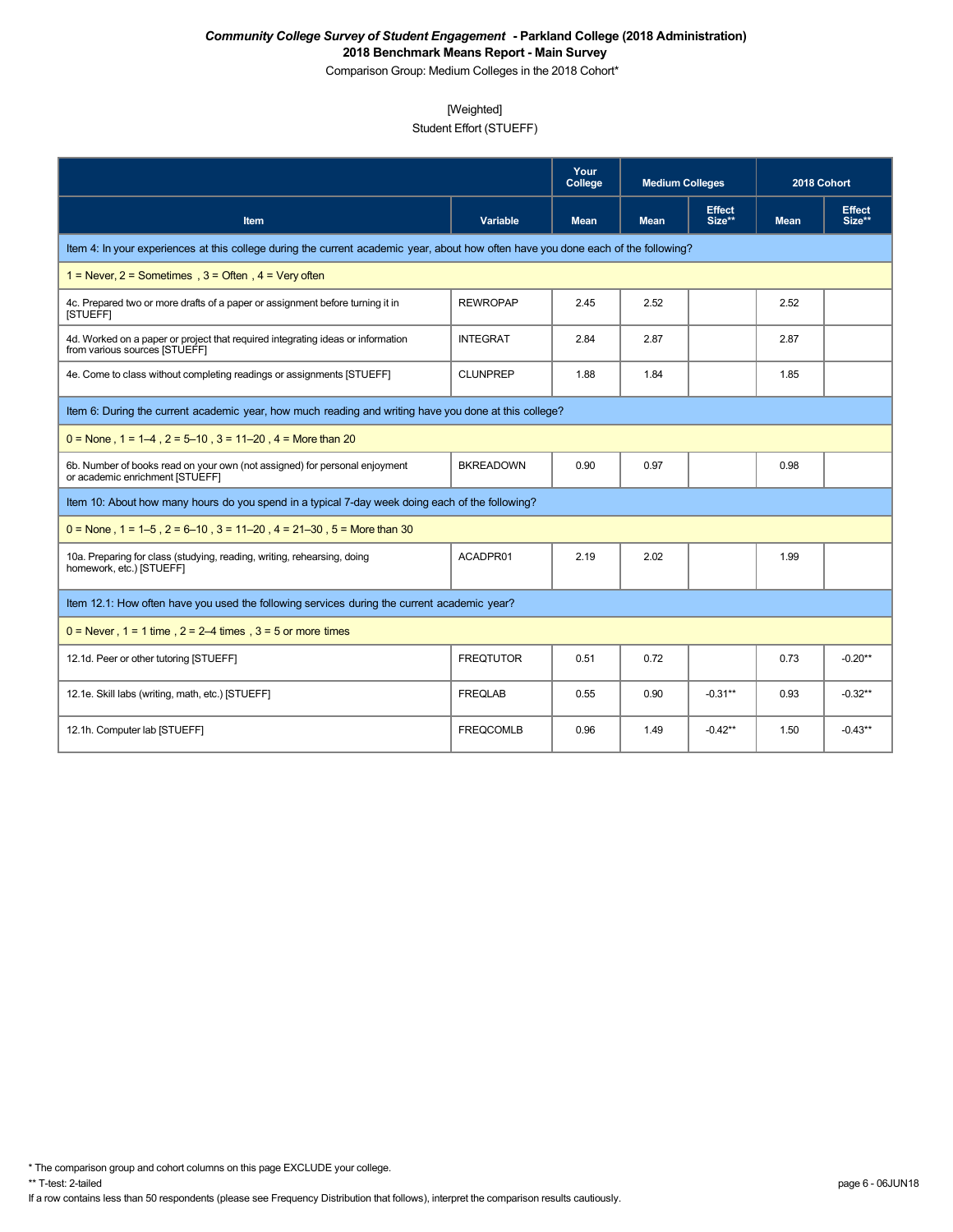Comparison Group: Medium Colleges in the 2018 Cohort\*

### [Weighted]

Student Effort (STUEFF)

|                                                                                                       |                  |                                                                                                                                    |       | <b>Your College</b> |        | <b>Medium Colleges</b> | 2018 Cohort |                |
|-------------------------------------------------------------------------------------------------------|------------------|------------------------------------------------------------------------------------------------------------------------------------|-------|---------------------|--------|------------------------|-------------|----------------|
| Item                                                                                                  | Variable         | <b>Responses</b>                                                                                                                   | Count | <b>Percent</b>      | Count  | <b>Percent</b>         | Count       | <b>Percent</b> |
|                                                                                                       |                  | Item 4: In your experiences at this college during the current academic year, about how often have you done each of the following? |       |                     |        |                        |             |                |
| 4c. Prepared two or more drafts of a paper                                                            | <b>REWROPAP</b>  | Never                                                                                                                              | 166   | 23.0                | 15,519 | 20.0                   | 58,429      | 19.5           |
| or assignment before turning it in [STUEFF]                                                           |                  | Sometimes                                                                                                                          | 218   | 30.1                | 22,578 | 29.2                   | 88,398      | 29.6           |
|                                                                                                       |                  | Often                                                                                                                              | 190   | 26.3                | 23,060 | 29.8                   | 89,486      | 29.9           |
|                                                                                                       |                  | Very often                                                                                                                         | 149   | 20.7                | 16,276 | 21.0                   | 62,823      | 21.0           |
|                                                                                                       |                  | Total                                                                                                                              | 722   | 100.0               | 77,433 | 100.0                  | 299,136     | 100.0          |
| 4d. Worked on a paper or project that<br>required integrating ideas or information                    | <b>INTEGRAT</b>  | Never                                                                                                                              | 71    | 9.7                 | 6,803  | 8.8                    | 26,694      | 8.9            |
| from various sources [STUEFF]                                                                         |                  | Sometimes                                                                                                                          | 174   | 23.9                | 19,149 | 24.7                   | 73,327      | 24.5           |
|                                                                                                       |                  | Often                                                                                                                              | 285   | 39.2                | 29,015 | 37.4                   | 112,260     | 37.4           |
|                                                                                                       |                  | Very often                                                                                                                         | 198   | 27.1                | 22,599 | 29.1                   | 87,554      | 29.2           |
|                                                                                                       |                  | <b>Total</b>                                                                                                                       | 728   | 100.0               | 77,566 | 100.0                  | 299,835     | 100.0          |
| 4e. Come to class without completing<br>readings or assignments [STUEFF]                              | <b>CLUNPREP</b>  | Never                                                                                                                              | 258   | 35.6                | 26,570 | 34.3                   | 101,626     | 34.0           |
|                                                                                                       |                  | Sometimes                                                                                                                          | 332   | 45.8                | 39,714 | 51.3                   | 154,194     | 51.5           |
|                                                                                                       |                  | Often                                                                                                                              | 101   | 13.9                | 7,702  | 10.0                   | 30,179      | 10.1           |
|                                                                                                       |                  | Very often                                                                                                                         | 34    | 4.7                 | 3,423  | 4.4                    | 13,287      | 4.4            |
|                                                                                                       |                  | <b>Total</b>                                                                                                                       | 725   | 100.0               | 77,409 | 100.0                  | 299,286     | 100.0          |
| Item 6: During the current academic year, how much reading and writing have you done at this college? |                  |                                                                                                                                    |       |                     |        |                        |             |                |
| 6b. Number of books read on your own (not                                                             | <b>BKREADOWN</b> | None                                                                                                                               | 285   | 39.4                | 27,514 | 35.8                   | 105,148     | 35.4           |
| assigned) for personal enjoyment or<br>academic enrichment [STUEFF]                                   |                  | $1 - 4$                                                                                                                            | 299   | 41.4                | 33,689 | 43.8                   | 130,728     | 44.0           |
|                                                                                                       |                  | $5 - 10$                                                                                                                           | 85    | 11.8                | 9,180  | 11.9                   | 35,707      | 12.0           |
|                                                                                                       |                  | $11 - 20$                                                                                                                          | 33    | 4.6                 | 3,366  | 4.4                    | 13,371      | 4.5            |
|                                                                                                       |                  | More than 20                                                                                                                       | 20    | 2.8                 | 3,164  | 4.1                    | 12,036      | 4.1            |
|                                                                                                       |                  | <b>Total</b>                                                                                                                       | 724   | 100.0               | 76,914 | 100.0                  | 296,988     | 100.0          |
| Item 10: About how many hours do you spend in a typical 7-day week doing each of the following?       |                  |                                                                                                                                    |       |                     |        |                        |             |                |
| 10a. Preparing for class (studying, reading,                                                          | ACADPR01         | None                                                                                                                               | 8     | 1.0                 | 1,129  | 1.5                    | 4,815       | 1.6            |
| writing, rehearsing, doing homework, etc.)<br><b>ISTUEFFI</b>                                         |                  | $1 - 5$                                                                                                                            | 267   | 37.0                | 30,059 | 39.1                   | 118,366     | 39.9           |
|                                                                                                       |                  | $6 - 10$                                                                                                                           | 178   | 24.7                | 23,123 | 30.1                   | 89,107      | 30.0           |
|                                                                                                       |                  | $11 - 20$                                                                                                                          | 159   | 22.0                | 14,408 | 18.7                   | 54,212      | 18.3           |
|                                                                                                       |                  | $21 - 30$                                                                                                                          | 69    | 9.6                 | 5,283  | 6.9                    | 19,631      | 6.6            |
|                                                                                                       |                  | More than 30                                                                                                                       | 40    | 5.5                 | 2,863  | 3.7                    | 10,731      | 3.6            |
|                                                                                                       |                  | <b>Total</b>                                                                                                                       | 721   | 100.0               | 76,865 | 100.0                  | 296,861     | 100.0          |
| Item 12.1: How often have you used the following services during the current academic year?           |                  |                                                                                                                                    |       |                     |        |                        |             |                |
| 12.1d. Peer or other tutoring [STUEFF]                                                                | <b>FREQTUTOR</b> | Never                                                                                                                              | 534   | 75.5                | 47,712 | 64.0                   | 181,161     | 63.0           |
|                                                                                                       |                  | 1 time                                                                                                                             | 46    | 6.5                 | 8,429  | 11.3                   | 33,468      | 11.6           |
|                                                                                                       |                  | 2-4 times                                                                                                                          | 65    | 9.2                 | 10,343 | 13.9                   | 41,371      | 14.4           |
|                                                                                                       |                  | 5 or more times                                                                                                                    | 63    | 8.9                 | 8,106  | 10.9                   | 31,489      | 11.0           |
|                                                                                                       |                  | <b>Total</b>                                                                                                                       | 708   | 100.0               | 74,591 | 100.0                  | 287,488     | 100.0          |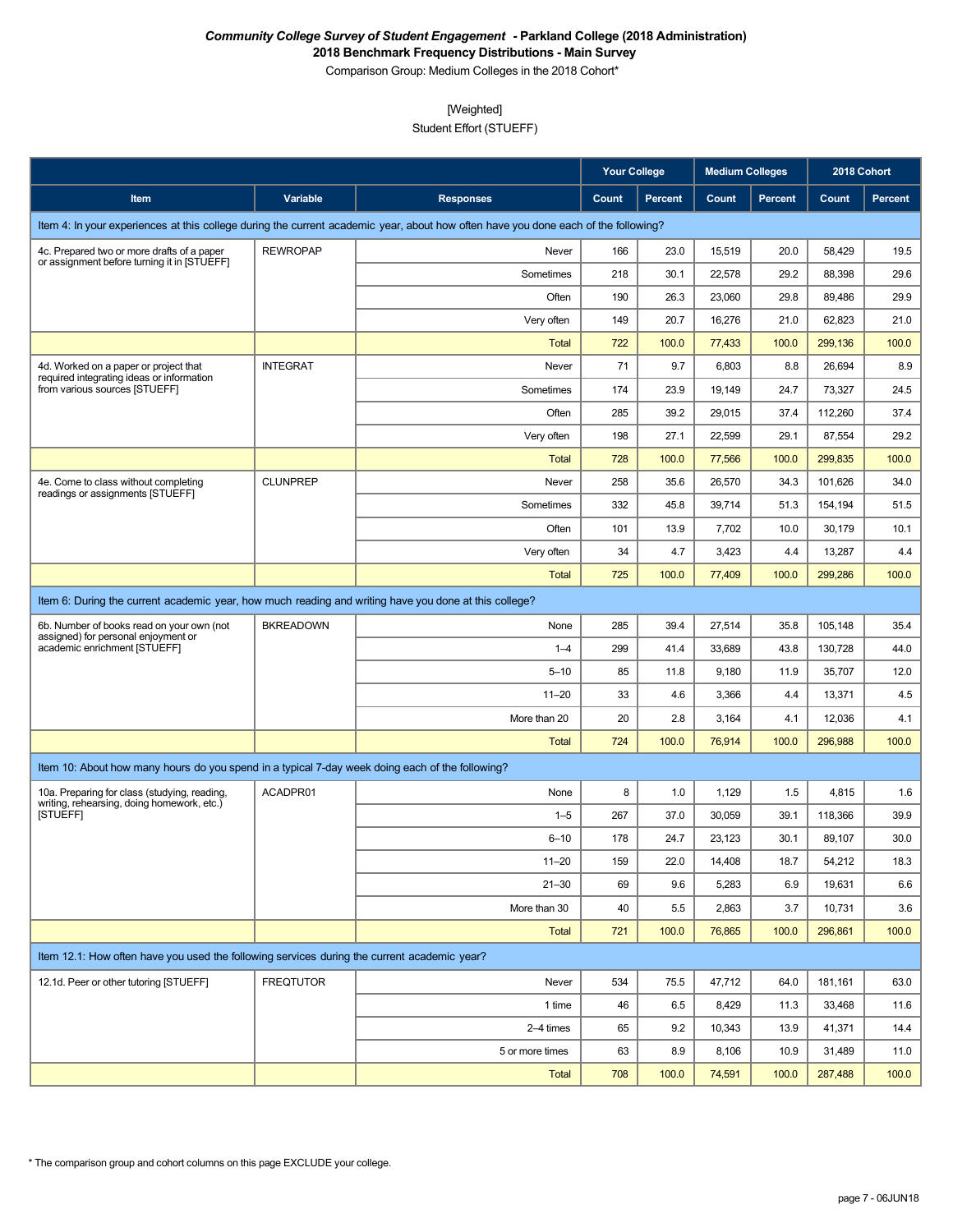Comparison Group: Medium Colleges in the 2018 Cohort\*

# [Weighted]

Student Effort (STUEFF)

|                                                                                             |                  |                  | <b>Your College</b> |         | <b>Medium Colleges</b> |         | 2018 Cohort |         |
|---------------------------------------------------------------------------------------------|------------------|------------------|---------------------|---------|------------------------|---------|-------------|---------|
| <b>Item</b>                                                                                 | Variable         | <b>Responses</b> | Count               | Percent | Count                  | Percent | Count       | Percent |
| Item 12.1: How often have you used the following services during the current academic year? |                  |                  |                     |         |                        |         |             |         |
| 12.1e. Skill labs (writing, math, etc.)<br><b>ISTUEFFI</b>                                  | <b>FREQLAB</b>   | Never            | 521                 | 73.5    | 42,733                 | 57.4    | 161,526     | 56.3    |
|                                                                                             |                  | 1 time           | 51                  | 7.2     | 7,898                  | 10.6    | 31,080      | 10.8    |
|                                                                                             |                  | 2–4 times        | 73                  | 10.2    | 11,963                 | 16.1    | 47,789      | 16.7    |
|                                                                                             |                  | 5 or more times  | 64                  | 9.0     | 11,809                 | 15.9    | 46,548      | 16.2    |
|                                                                                             |                  | <b>Total</b>     | 708                 | 100.0   | 74,402                 | 100.0   | 286,943     | 100.0   |
| 12.1h. Computer lab [STUEFF]                                                                | <b>FREQCOMLB</b> | Never            | 402                 | 57.0    | 26,790                 | 35.9    | 101,628     | 35.4    |
|                                                                                             |                  | 1 time           | 70                  | 9.9     | 8,283                  | 11.1    | 32,553      | 11.3    |
|                                                                                             |                  | 2-4 times        | 96                  | 13.7    | 15,733                 | 21.1    | 60,933      | 21.2    |
|                                                                                             |                  | 5 or more times  | 137                 | 19.5    | 23,718                 | 31.8    | 92,228      | 32.1    |
|                                                                                             |                  | <b>Total</b>     | 706                 | 100.0   | 74,524                 | 100.0   | 287,342     | 100.0   |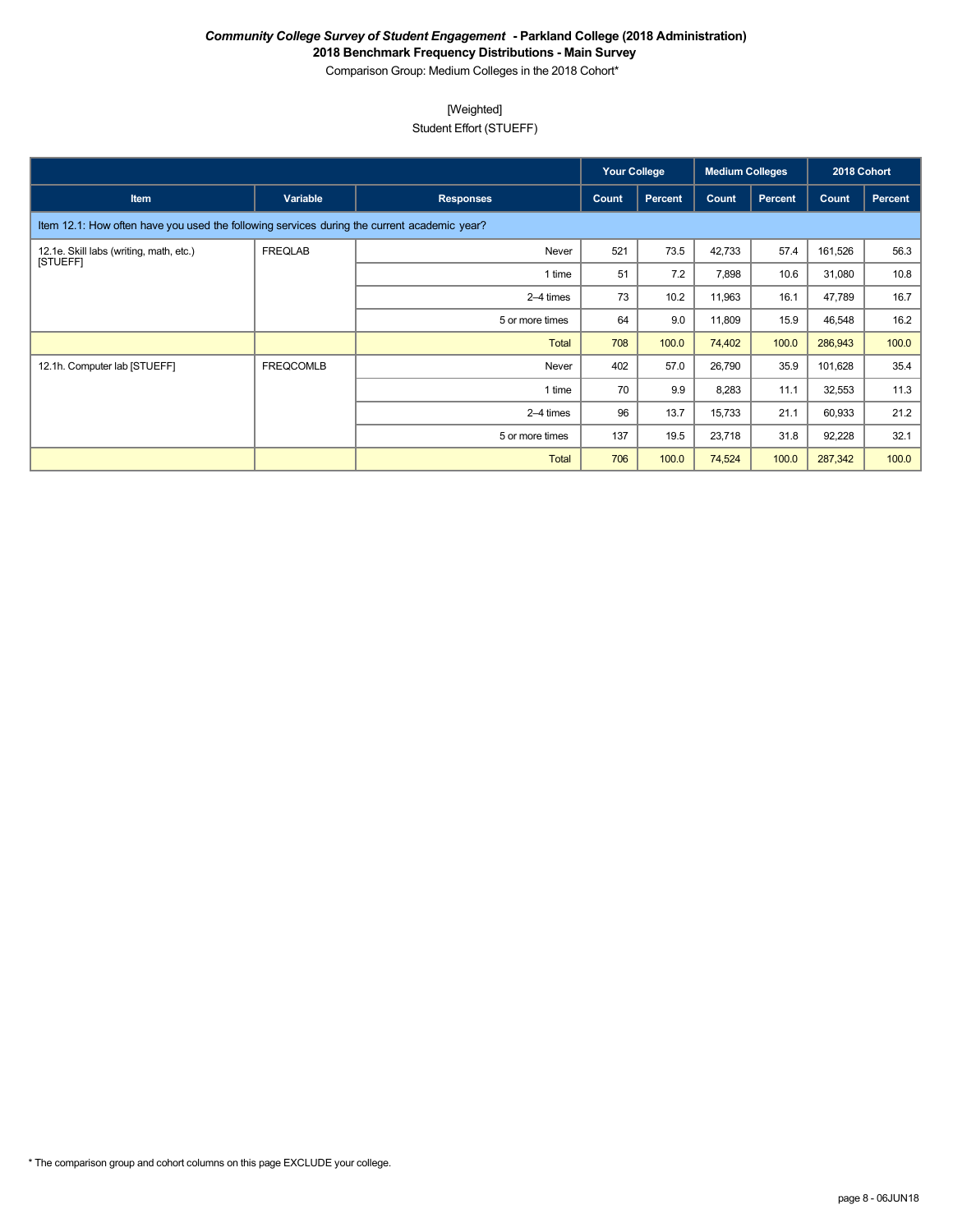Comparison Group: Medium Colleges in the 2018 Cohort\*

[Weighted] Academic Challenge (ACCHALL)



\* The comparison group and cohort bars on this page INCLUDE your college.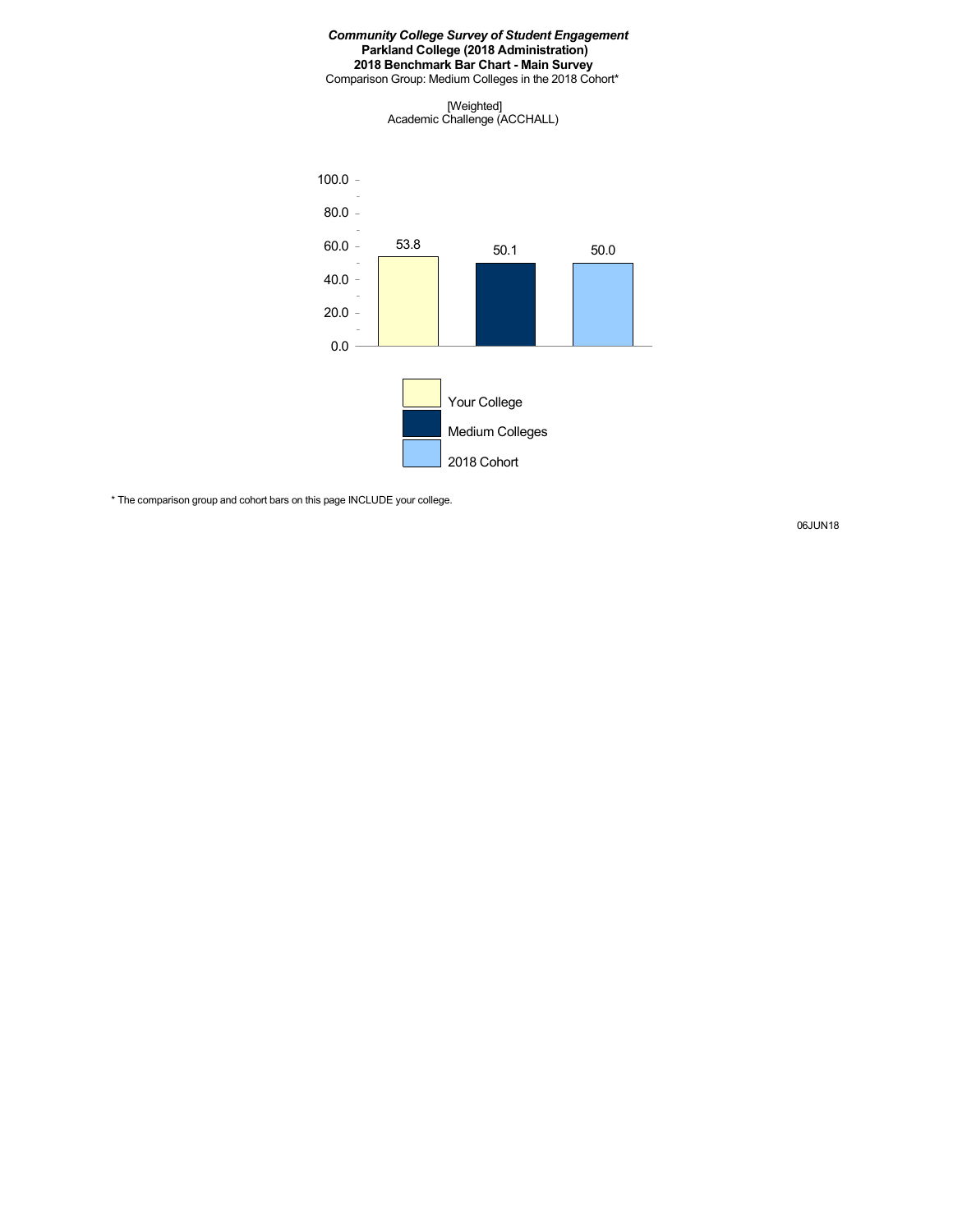Comparison Group: Medium Colleges in the 2018 Cohort\*

### [Weighted]

Academic Challenge (ACCHALL)

|                                                                                                                                                                 |                    | Your<br>College | <b>Medium Colleges</b> |                         | 2018 Cohort |                         |
|-----------------------------------------------------------------------------------------------------------------------------------------------------------------|--------------------|-----------------|------------------------|-------------------------|-------------|-------------------------|
| Item                                                                                                                                                            | Variable           | <b>Mean</b>     | <b>Mean</b>            | <b>Effect</b><br>Size** | <b>Mean</b> | <b>Effect</b><br>Size** |
| Item 4: In your experiences at this college during the current academic year, about how often have you done each of the following?                              |                    |                 |                        |                         |             |                         |
| 1 = Never, $2$ = Sometimes, $3$ = Often, $4$ = Very often                                                                                                       |                    |                 |                        |                         |             |                         |
| 4o. Worked harder than you thought you could to meet an instructor's<br>standards or expectations [ACCHALL]                                                     | <b>WORKHARD</b>    | 2.71            | 2.64                   |                         | 2.64        |                         |
| Item 5: During the current academic year, how much has your coursework at this college emphasized the following mental activities?                              |                    |                 |                        |                         |             |                         |
| 1 = Very little, $2 =$ Some, $3 =$ Quite a bit, $4 =$ Very much                                                                                                 |                    |                 |                        |                         |             |                         |
| 5b. Analyzing the basic elements of an idea, experience, or theory [ACCHALL]                                                                                    | ANALYZE            | 3.02            | 2.92                   |                         | 2.92        |                         |
| 5c. Forming a new idea or understanding from various pieces of information<br>[ACCHALL]                                                                         | <b>NEWIDEAS</b>    | 2.94            | 2.89                   |                         | 2.89        |                         |
| 5d. Making judgements about the value or soundness of information,<br>arguments, or methods [ACCHALL]                                                           | <b>EVALUATE</b>    | 2.67            | 2.66                   |                         | 2.66        |                         |
| 5e. Applying theories or concepts to practical problems or in new situations<br>[ACCHALL]                                                                       | <b>APPLYING</b>    | 2.89            | 2.76                   |                         | 2.76        |                         |
| 5f. Using information you have read or heard to perform a new skill [ACCHALL]                                                                                   | <b>PERFORM</b>     | 3.06            | 2.88                   | $0.20**$                | 2.88        |                         |
| Item 6: During the current academic year, how much reading and writing have you done at this college?                                                           |                    |                 |                        |                         |             |                         |
| $0 =$ None, 1 = 1–4, 2 = 5–10, 3 = 11–20, 4 = More than 20                                                                                                      |                    |                 |                        |                         |             |                         |
| 6a. Number of assigned textbooks, manuals, books, or packets of course<br>readings [ACCHALL]                                                                    | <b>ASSIGREAD</b>   | 2.12            | 2.05                   |                         | 2.05        |                         |
| 6c. Number of written papers or reports of any length [ACCHALL]                                                                                                 | <b>NUMPAPRRPTS</b> | 1.80            | 1.83                   |                         | 1.83        |                         |
| Item 7                                                                                                                                                          |                    |                 |                        |                         |             |                         |
| 1 = Extremely easy, $2 = (2)$ , $3 = (3)$ , $4 = (4)$ , $5 = (5)$ , $6 = (6)$ , $7 =$ Extremely challenging                                                     |                    |                 |                        |                         |             |                         |
| 7. Mark the response that best represents the extent to which your examinations<br>during the current academic year have challenged you to do your best work at | <b>CHALNGXAM</b>   | 5.02            | 4.92                   |                         | 4.90        |                         |
| Item 9: How much does this college emphasize the following?                                                                                                     |                    |                 |                        |                         |             |                         |
| 1 = Very little, $2 =$ Some, $3 =$ Quite a bit, $4 =$ Very much                                                                                                 |                    |                 |                        |                         |             |                         |
| 9a. Encouraging you to spend significant amounts of time studying [ACCHALL]                                                                                     | <b>ENVSCHOL</b>    | 3.15            | 3.04                   |                         | 3.04        |                         |

\* The comparison group and cohort columns on this page EXCLUDE your college.

If a row contains less than 50 respondents (please see Frequency Distribution that follows), interpret the comparison results cautiously.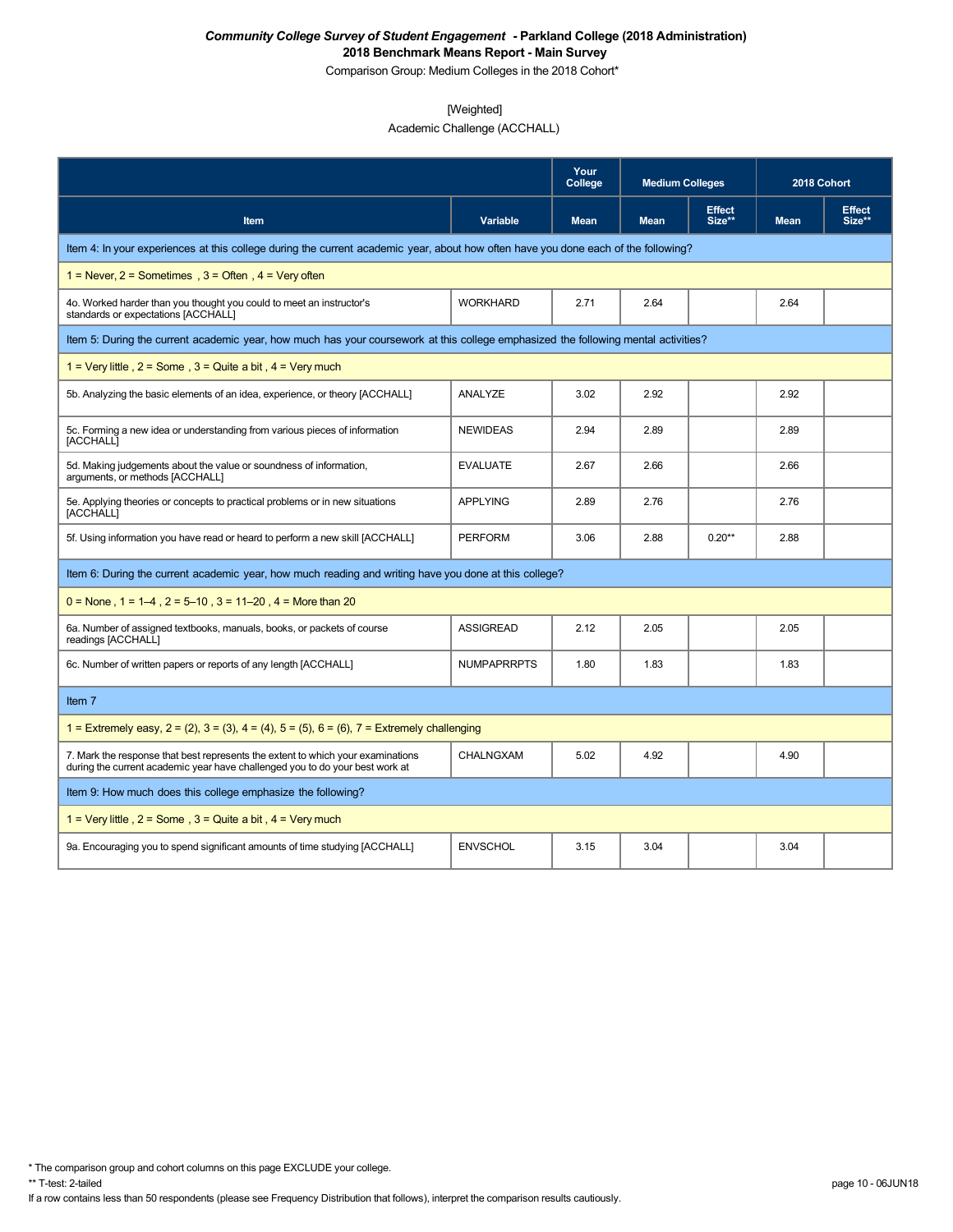Comparison Group: Medium Colleges in the 2018 Cohort\*

#### [Weighted]

Academic Challenge (ACCHALL)

|                                                                                                       |                  |                                                                                                                                    | <b>Your College</b> |                | <b>Medium Colleges</b> |                | 2018 Cohort |                |
|-------------------------------------------------------------------------------------------------------|------------------|------------------------------------------------------------------------------------------------------------------------------------|---------------------|----------------|------------------------|----------------|-------------|----------------|
| Item                                                                                                  | Variable         | <b>Responses</b>                                                                                                                   | Count               | <b>Percent</b> | Count                  | <b>Percent</b> | Count       | <b>Percent</b> |
|                                                                                                       |                  | Item 4: In your experiences at this college during the current academic year, about how often have you done each of the following? |                     |                |                        |                |             |                |
| 4o. Worked harder than you thought you                                                                | <b>WORKHARD</b>  | Never                                                                                                                              | 48                  | 6.5            | 7,374                  | 9.5            | 28,185      | 9.4            |
| could to meet an instructor's standards or<br>expectations [ACCHALL]                                  |                  | Sometimes                                                                                                                          | 265                 | 36.4           | 28,058                 | 36.2           | 108,756     | 36.4           |
|                                                                                                       |                  | Often                                                                                                                              | 269                 | 37.0           | 27,307                 | 35.3           | 105,560     | 35.3           |
|                                                                                                       |                  | Very often                                                                                                                         | 146                 | 20.0           | 14,675                 | 19.0           | 56,667      | 18.9           |
|                                                                                                       |                  | <b>Total</b>                                                                                                                       | 728                 | 100.0          | 77,414                 | 100.0          | 299.168     | 100.0          |
|                                                                                                       |                  | Item 5: During the current academic year, how much has your coursework at this college emphasized the following mental activities? |                     |                |                        |                |             |                |
| 5b. Analyzing the basic elements of an idea,                                                          | ANALYZE          | Very little                                                                                                                        | 15                  | 2.1            | 3,280                  | 4.2            | 12,942      | 4.3            |
| experience, or theory [ACCHALL]                                                                       |                  | Some                                                                                                                               | 165                 | 22.9           | 20,137                 | 26.0           | 77,567      | 25.9           |
|                                                                                                       |                  | Quite a bit                                                                                                                        | 330                 | 45.7           | 33,472                 | 43.2           | 129,518     | 43.3           |
|                                                                                                       |                  | Very much                                                                                                                          | 211                 | 29.3           | 20,593                 | 26.6           | 79,433      | 26.5           |
|                                                                                                       |                  | <b>Total</b>                                                                                                                       | 722                 | 100.0          | 77,483                 | 100.0          | 299.459     | 100.0          |
| 5c. Forming a new idea or understanding                                                               | <b>NEWIDEAS</b>  | Very little                                                                                                                        | 29                  | 4.0            | 4,014                  | 5.2            | 15,496      | 5.2            |
| from various pieces of information<br>[ACCHALL]                                                       |                  | Some                                                                                                                               | 189                 | 26.2           | 20,798                 | 27.0           | 81,148      | 27.2           |
|                                                                                                       |                  | Quite a bit                                                                                                                        | 298                 | 41.3           | 32,034                 | 41.5           | 123,024     | 41.3           |
|                                                                                                       |                  | Very much                                                                                                                          | 206                 | 28.5           | 20,292                 | 26.3           | 78,390      | 26.3           |
|                                                                                                       |                  | <b>Total</b>                                                                                                                       | 721                 | 100.0          | 77,138                 | 100.0          | 298,059     | 100.0          |
| 5d. Making judgements about the value or                                                              | <b>EVALUATE</b>  | Very little                                                                                                                        | 76                  | 10.5           | 8,282                  | 10.7           | 32,307      | 10.8           |
| soundness of information, arguments, or<br>methods [ACCHALL]                                          |                  | Some                                                                                                                               | 240                 | 33.1           | 25,740                 | 33.3           | 98,946      | 33.1           |
|                                                                                                       |                  | Quite a bit                                                                                                                        | 259                 | 35.6           | 27,458                 | 35.5           | 105,781     | 35.4           |
|                                                                                                       |                  | Very much                                                                                                                          | 151                 | 20.8           | 15,865                 | 20.5           | 61,994      | 20.7           |
|                                                                                                       |                  | <b>Total</b>                                                                                                                       | 726                 | 100.0          | 77,344                 | 100.0          | 299,028     | 100.0          |
| 5e. Applying theories or concepts to<br>practical problems or in new situations                       | <b>APPLYING</b>  | Very little                                                                                                                        | 51                  | 6.9            | 6,668                  | 8.6            | 26,278      | 8.8            |
| [ACCHALL]                                                                                             |                  | Some                                                                                                                               | 199                 | 27.3           | 24,021                 | 31.0           | 91,777      | 30.7           |
|                                                                                                       |                  | Quite a bit                                                                                                                        | 257                 | 35.4           | 27,950                 | 36.1           | 108,770     | 36.3           |
|                                                                                                       |                  | Very much                                                                                                                          | 221                 | 30.3           | 18,821                 | 24.3           | 72,565      | 24.2           |
|                                                                                                       |                  | <b>Total</b>                                                                                                                       | 727                 | 100.0          | 77,460                 | 100.0          | 299,389     | 100.0          |
| 5f. Using information you have read or<br>heard to perform a new skill [ACCHALL]                      | <b>PERFORM</b>   | Very little                                                                                                                        | 38                  | $5.2\,$        | 6,013                  | $7.7\,$        | 22,737      | $7.6\,$        |
|                                                                                                       |                  | Some                                                                                                                               | 166                 | 22.7           | 20,493                 | 26.4           | 79,531      | 26.5           |
|                                                                                                       |                  | Quite a bit                                                                                                                        | 237                 | 32.5           | 28,159                 | 36.2           | 108,681     | 36.2           |
|                                                                                                       |                  | Very much                                                                                                                          | 289                 | 39.6           | 23,027                 | 29.6           | 89,377      | 29.8           |
|                                                                                                       |                  | Total                                                                                                                              | 730                 | 100.0          | 77,692                 | 100.0          | 300,325     | 100.0          |
| Item 6: During the current academic year, how much reading and writing have you done at this college? |                  |                                                                                                                                    |                     |                |                        |                |             |                |
| 6a. Number of assigned textbooks, manuals,                                                            | <b>ASSIGREAD</b> | None                                                                                                                               | 14                  | 2.0            | 1,868                  | 2.4            | 7,518       | 2.5            |
| books, or packets of course readings<br>[ACCHALL]                                                     |                  | $1 - 4$                                                                                                                            | 237                 | 33.6           | 27,747                 | 36.3           | 108,001     | 36.5           |
|                                                                                                       |                  | $5 - 10$                                                                                                                           | 218                 | 31.1           | 22,865                 | 29.9           | 86,844      | 29.4           |
|                                                                                                       |                  | $11 - 20$                                                                                                                          | 121                 | 17.2           | 12,742                 | 16.7           | 49,432      | 16.7           |
|                                                                                                       |                  | More than 20                                                                                                                       | 113                 | 16.0           | 11,223                 | 14.7           | 43,754      | 14.8           |
|                                                                                                       |                  | <b>Total</b>                                                                                                                       | 703                 | 100.0          | 76,445                 | 100.0          | 295,550     | 100.0          |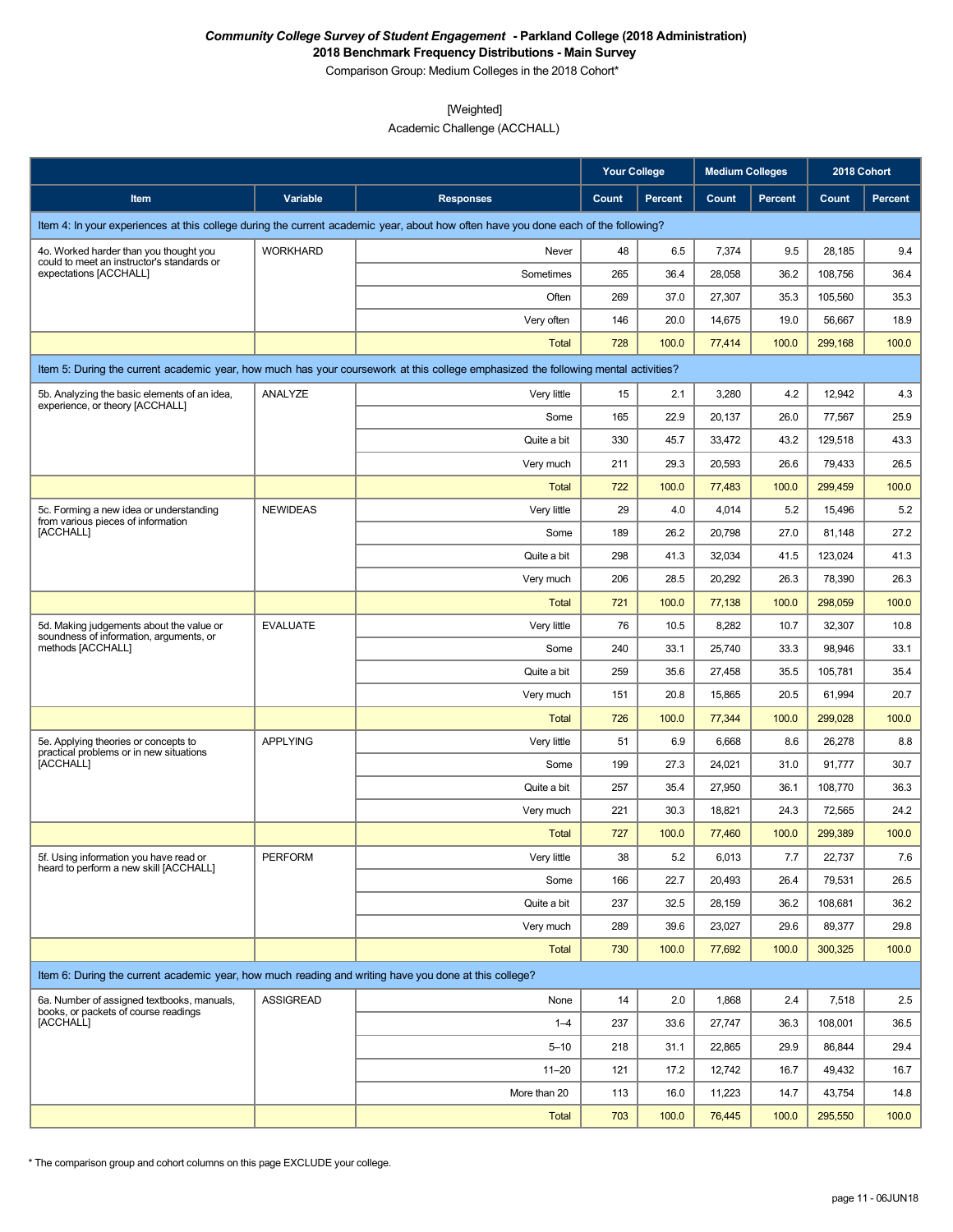Comparison Group: Medium Colleges in the 2018 Cohort\*

# [Weighted]

Academic Challenge (ACCHALL)

|                                                                                                       |                    |                              | <b>Your College</b> |                | <b>Medium Colleges</b> |                | 2018 Cohort |         |
|-------------------------------------------------------------------------------------------------------|--------------------|------------------------------|---------------------|----------------|------------------------|----------------|-------------|---------|
| <b>Item</b>                                                                                           | <b>Variable</b>    | <b>Responses</b>             | Count               | <b>Percent</b> | Count                  | <b>Percent</b> | Count       | Percent |
| Item 6: During the current academic year, how much reading and writing have you done at this college? |                    |                              |                     |                |                        |                |             |         |
| 6c. Number of written papers or reports of<br>any length [ACCHALL]                                    | <b>NUMPAPRRPTS</b> | None                         | 80                  | 11.1           | 7.976                  | 10.4           | 30.789      | 10.4    |
|                                                                                                       |                    | $1 - 4$                      | 225                 | 31.4           | 24,337                 | 31.7           | 94,776      | 31.9    |
|                                                                                                       |                    | $5 - 10$                     | 237                 | 33.1           | 24,422                 | 31.8           | 93,734      | 31.6    |
|                                                                                                       |                    | $11 - 20$                    | 110                 | 15.3           | 13,222                 | 17.2           | 50,298      | 16.9    |
|                                                                                                       |                    | More than 20                 | 65                  | 9.1            | 6,840                  | 8.9            | 27,193      | 9.2     |
|                                                                                                       |                    | Total                        | 716                 | 100.0          | 76,796                 | 100.0          | 296,790     | 100.0   |
| Item 7                                                                                                |                    |                              |                     |                |                        |                |             |         |
| 7. Mark the response that best represents<br>the extent to which your examinations during             | CHALNGXAM          | Extremely easy               | 8                   | 1.1            | 661                    | 0.9            | 2.689       | 1.0     |
| the current academic year have challenged                                                             |                    | (2)                          | 16                  | 2.3            | 1,543                  | 2.1            | 5.882       | 2.1     |
| you to do your best work at this college<br><b>ÍACCHALLI</b>                                          |                    | (3)                          | 30                  | 4.4            | 4.704                  | 6.4            | 18.729      | 6.6     |
|                                                                                                       |                    | (4)                          | 157                 | 22.7           | 18,536                 | 25.3           | 73,839      | 26.1    |
|                                                                                                       |                    | (5)                          | 237                 | 34.2           | 25,486                 | 34.8           | 97,301      | 34.5    |
|                                                                                                       |                    | (6)                          | 177                 | 25.7           | 15.160                 | 20.7           | 57,264      | 20.3    |
|                                                                                                       |                    | <b>Extremely challenging</b> | 66                  | 9.6            | 7,050                  | 9.6            | 26.711      | 9.5     |
|                                                                                                       |                    | <b>Total</b>                 | 692                 | 100.0          | 73,140                 | 100.0          | 282,415     | 100.0   |
| Item 9: How much does this college emphasize the following?                                           |                    |                              |                     |                |                        |                |             |         |
| 9a. Encouraging you to spend significant<br>amounts of time studying [ACCHALL]                        | <b>ENVSCHOL</b>    | Very little                  | 15                  | 2.0            | 2,807                  | 3.6            | 11,096      | 3.7     |
|                                                                                                       |                    | Some                         | 127                 | 17.5           | 16,459                 | 21.4           | 63,527      | 21.3    |
|                                                                                                       |                    | Quite a bit                  | 323                 | 44.4           | 32,905                 | 42.7           | 126,748     | 42.6    |
|                                                                                                       |                    | Very much                    | 263                 | 36.1           | 24,899                 | 32.3           | 96.341      | 32.4    |
|                                                                                                       |                    | <b>Total</b>                 | 727                 | 100.0          | 77,069                 | 100.0          | 297,711     | 100.0   |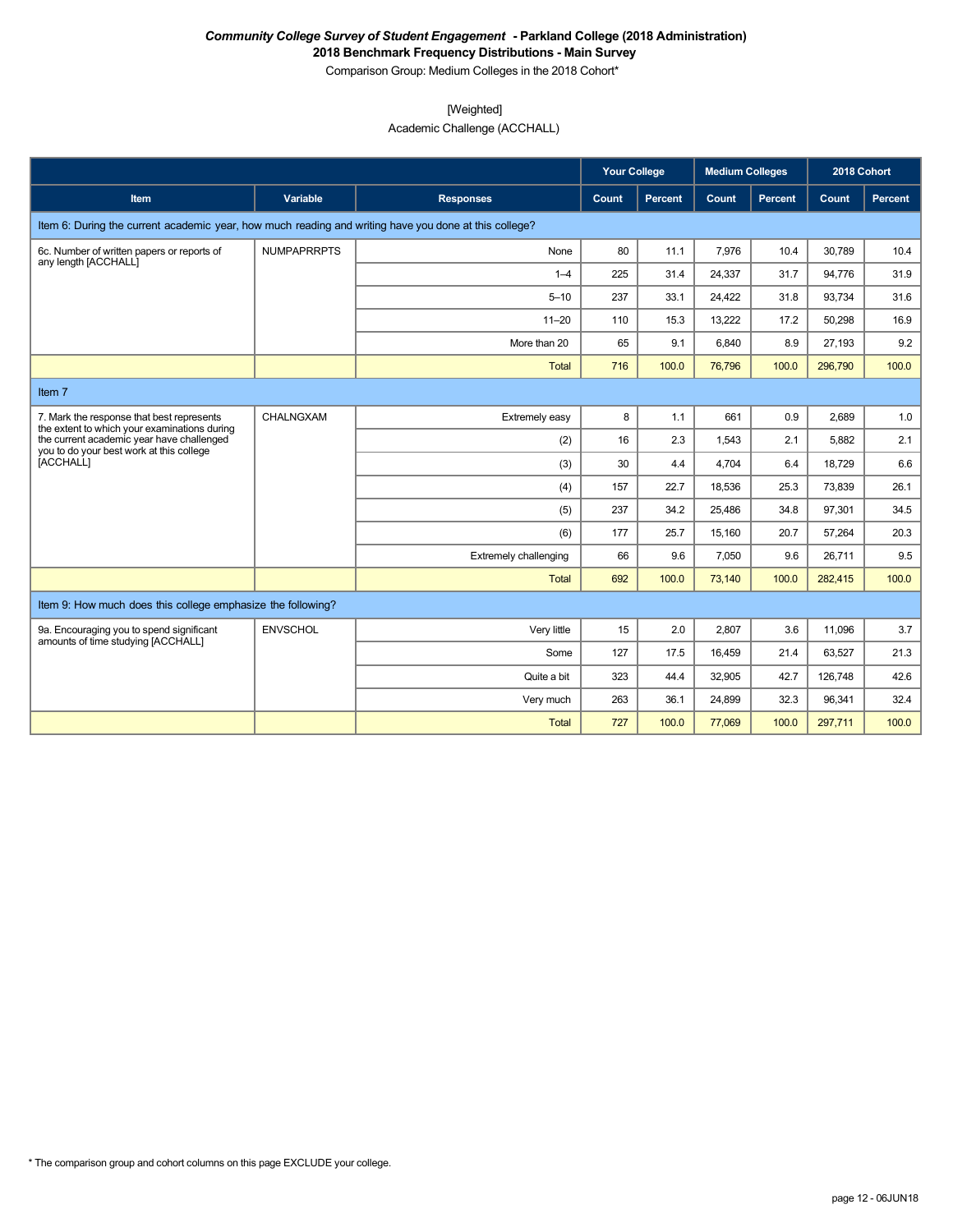#### *Community College Survey of Student Engagement* **Parkland College (2018 Administration) 2018 Benchmark Bar Chart - Main Survey** Comparison Group: Medium Colleges in the 2018 Cohort\*

[Weighted] Student-Faculty Interaction (STUFAC)



\* The comparison group and cohort bars on this page INCLUDE your college.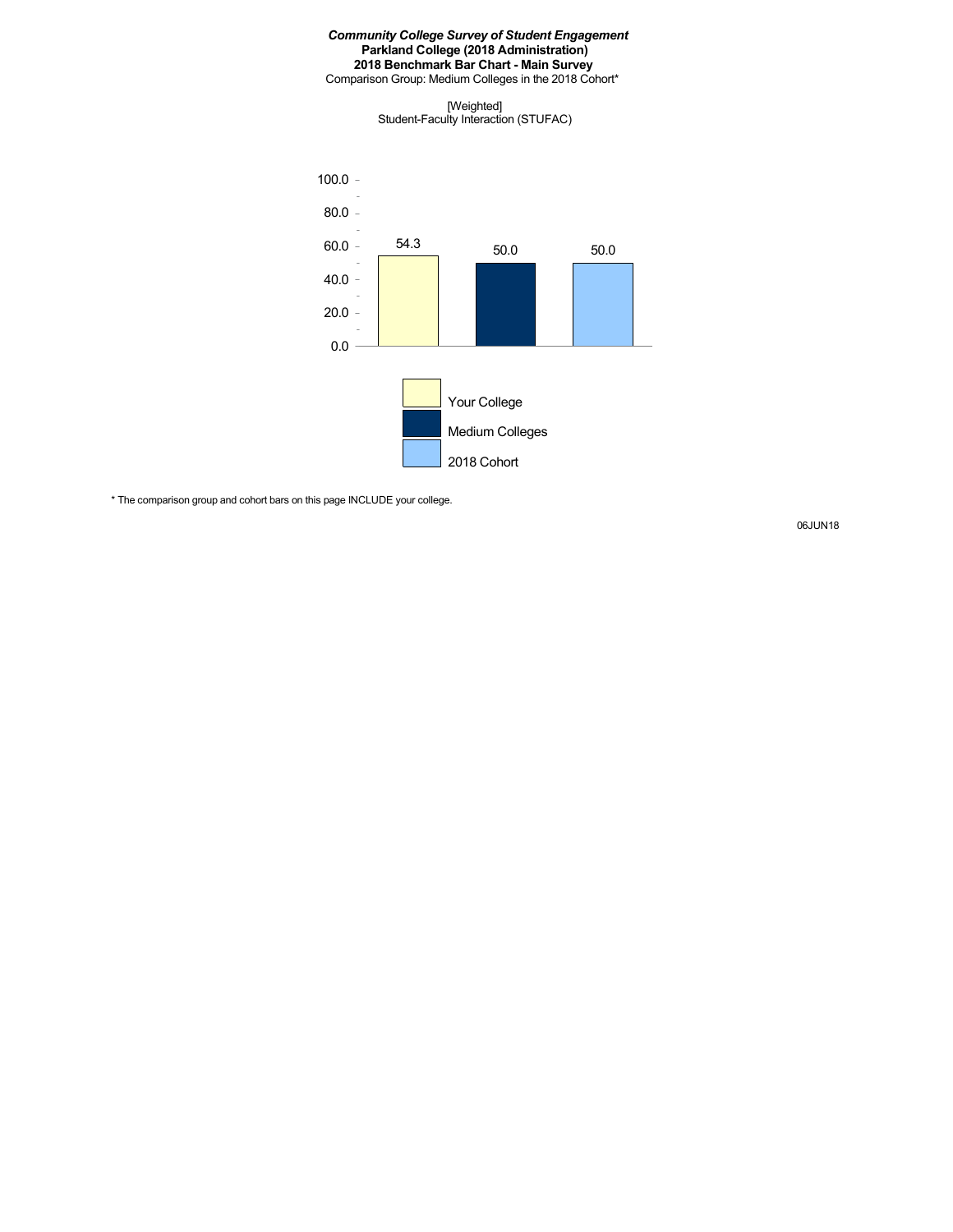Comparison Group: Medium Colleges in the 2018 Cohort\*

### [Weighted]

Student-Faculty Interaction (STUFAC)

|                                                                                                                                    |                 | Your<br>College | <b>Medium Colleges</b> |                         | 2018 Cohort |                         |  |  |  |
|------------------------------------------------------------------------------------------------------------------------------------|-----------------|-----------------|------------------------|-------------------------|-------------|-------------------------|--|--|--|
| Variable<br><b>Item</b>                                                                                                            |                 | Mean            | <b>Mean</b>            | <b>Effect</b><br>Size** | <b>Mean</b> | <b>Effect</b><br>Size** |  |  |  |
| Item 4: In your experiences at this college during the current academic year, about how often have you done each of the following? |                 |                 |                        |                         |             |                         |  |  |  |
| $1 =$ Never, $2 =$ Sometimes, $3 =$ Often, $4 =$ Very often                                                                        |                 |                 |                        |                         |             |                         |  |  |  |
| 4. Used e-mail to communicate with an instructor [STUFAC]                                                                          | <b>EMAIL</b>    | 3.13            | 2.99                   |                         | 2.97        |                         |  |  |  |
| 4k. Discussed grades or assignments with an instructor [STUFAC]                                                                    | <b>FACGRADE</b> | 2.74            | 2.66                   |                         | 2.65        |                         |  |  |  |
| 4I. Talked about career plans with an instructor or advisor [STUFAC]                                                               | <b>FACPLANS</b> | 2.31            | 2.24                   |                         | 2.24        |                         |  |  |  |
| 4m. Discussed ideas from your readings or classes with instructors outside of<br>class [STUFAC]                                    | <b>FACIDEAS</b> | 1.90            | 1.82                   |                         | 1.83        |                         |  |  |  |
| 4n. Received prompt feedback (written or oral) from instructors on your<br>performance [STUFAC]                                    | <b>FACFEED</b>  | 2.96            | 2.80                   |                         | 2.79        |                         |  |  |  |
| 4p. Worked with instructors on activities other than coursework [STUFAC]                                                           | <b>FACOTH</b>   | 1.58            | 1.51                   |                         | 1.52        |                         |  |  |  |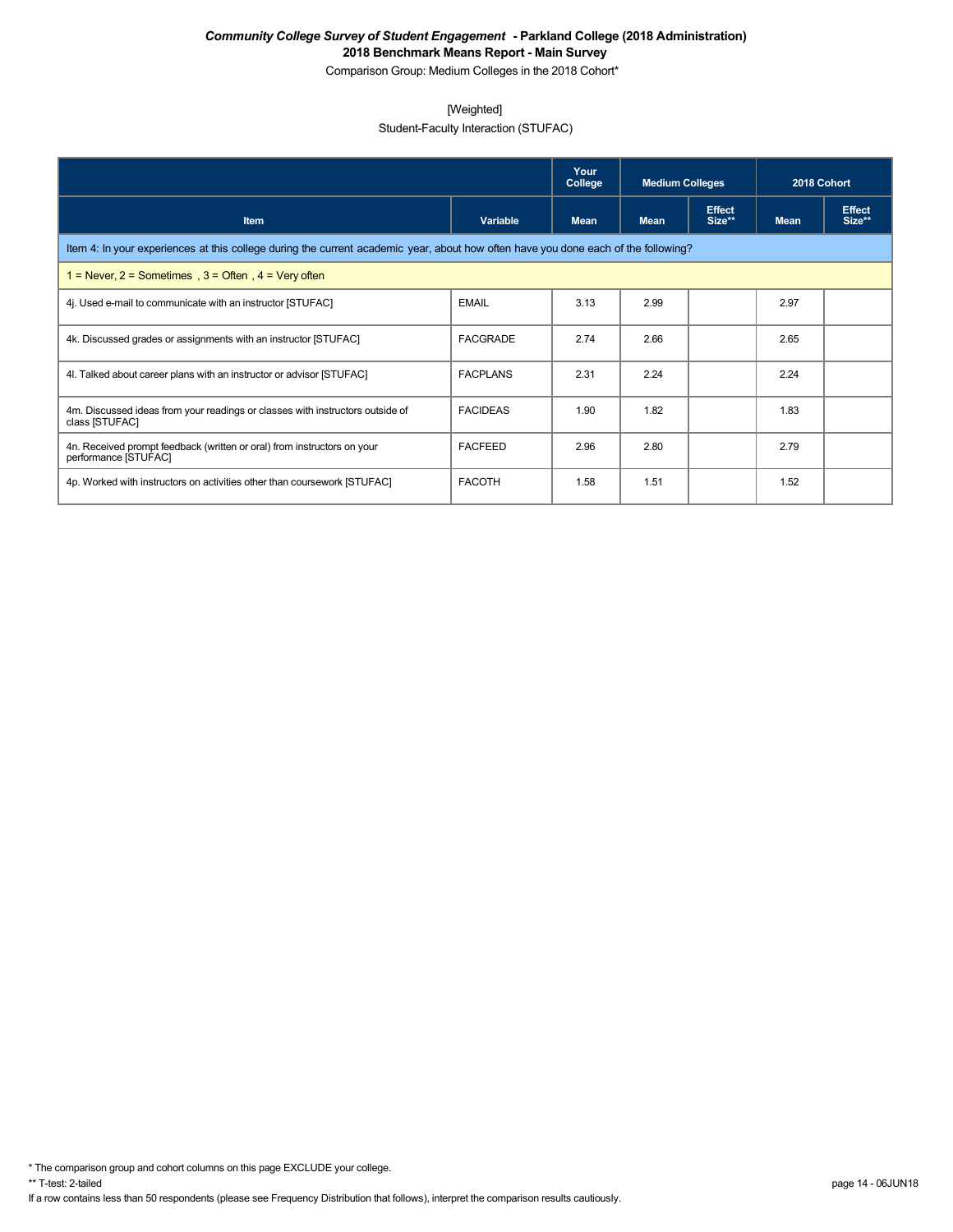Comparison Group: Medium Colleges in the 2018 Cohort\*

[Weighted]

Student-Faculty Interaction (STUFAC)

|                                                                                                                                    |                 |                  | <b>Your College</b> |         | <b>Medium Colleges</b> |                | 2018 Cohort |         |
|------------------------------------------------------------------------------------------------------------------------------------|-----------------|------------------|---------------------|---------|------------------------|----------------|-------------|---------|
| Item                                                                                                                               | Variable        | <b>Responses</b> | Count               | Percent | Count                  | <b>Percent</b> | Count       | Percent |
| Item 4: In your experiences at this college during the current academic year, about how often have you done each of the following? |                 |                  |                     |         |                        |                |             |         |
| 4j. Used e-mail to communicate with an                                                                                             | <b>EMAIL</b>    | Never            | 27                  | 3.7     | 3,890                  | 5.0            | 16,302      | 5.5     |
| instructor [STUFAC]                                                                                                                |                 | Sometimes        | 149                 | 20.9    | 20,895                 | 27.1           | 81,920      | 27.4    |
|                                                                                                                                    |                 | Often            | 243                 | 33.9    | 24,613                 | 31.9           | 94,210      | 31.5    |
|                                                                                                                                    |                 | Very often       | 297                 | 41.5    | 27,835                 | 36.0           | 106,237     | 35.6    |
|                                                                                                                                    |                 | <b>Total</b>     | 716                 | 100.0   | 77,233                 | 100.0          | 298,669     | 100.0   |
| 4k. Discussed grades or assignments with<br>an instructor [STUFAC]                                                                 | <b>FACGRADE</b> | Never            | 53                  | 7.2     | 6,747                  | 8.7            | 26,310      | 8.8     |
|                                                                                                                                    |                 | Sometimes        | 258                 | 35.4    | 29,646                 | 38.3           | 114,992     | 38.4    |
|                                                                                                                                    |                 | Often            | 244                 | 33.5    | 24,598                 | 31.7           | 94,502      | 31.5    |
|                                                                                                                                    |                 | Very often       | 174                 | 23.9    | 16,510                 | 21.3           | 63,884      | 21.3    |
|                                                                                                                                    |                 | <b>Total</b>     | 728                 | 100.0   | 77,501                 | 100.0          | 299,689     | 100.0   |
| 4I. Talked about career plans with an<br>instructor or advisor [STUFAC]                                                            | <b>FACPLANS</b> | Never            | 120                 | 16.8    | 17,848                 | 23.1           | 69,687      | 23.4    |
|                                                                                                                                    |                 | Sometimes        | 335                 | 46.6    | 32,582                 | 42.2           | 125,185     | 41.9    |
|                                                                                                                                    |                 | Often            | 182                 | 25.3    | 17,013                 | 22.0           | 65,859      | 22.1    |
|                                                                                                                                    |                 | Very often       | 82                  | 11.4    | 9,803                  | 12.7           | 37,691      | 12.6    |
|                                                                                                                                    |                 | <b>Total</b>     | 719                 | 100.0   | 77,245                 | 100.0          | 298,422     | 100.0   |
| 4m. Discussed ideas from your readings or<br>classes with instructors outside of class                                             | <b>FACIDEAS</b> | Never            | 261                 | 36.3    | 33,715                 | 43.8           | 129,307     | 43.4    |
| <b>ISTUFACI</b>                                                                                                                    |                 | Sometimes        | 310                 | 43.2    | 28,130                 | 36.5           | 108,919     | 36.6    |
|                                                                                                                                    |                 | Often            | 103                 | 14.4    | 10,347                 | 13.4           | 40,101      | 13.5    |
|                                                                                                                                    |                 | Very often       | 44                  | 6.1     | 4,832                  | 6.3            | 19,383      | 6.5     |
|                                                                                                                                    |                 | <b>Total</b>     | 718                 | 100.0   | 77,025                 | 100.0          | 297,710     | 100.0   |
| 4n. Received prompt feedback (written or<br>oral) from instructors on your performance                                             | <b>FACFEED</b>  | Never            | 21                  | 2.9     | 4,974                  | 6.4            | 19.648      | 6.6     |
| <b>ISTUFACI</b>                                                                                                                    |                 | Sometimes        | 201                 | 27.6    | 23,474                 | 30.4           | 91.994      | 30.8    |
|                                                                                                                                    |                 | Often            | 293                 | 40.3    | 30,825                 | 39.9           | 117,981     | 39.5    |
|                                                                                                                                    |                 | Very often       | 212                 | 29.2    | 17,912                 | 23.2           | 68,918      | 23.1    |
|                                                                                                                                    |                 | <b>Total</b>     | 727                 | 100.0   | 77,184                 | 100.0          | 298,541     | 100.0   |
| 4p. Worked with instructors on activities<br>other than coursework [STUFAC]                                                        | <b>FACOTH</b>   | Never            | 432                 | 60.2    | 50,173                 | 65.5           | 191,306     | 64.6    |
|                                                                                                                                    |                 | Sometimes        | 188                 | 26.2    | 17,058                 | 22.3           | 67,930      | 22.9    |
|                                                                                                                                    |                 | Often            | 68                  | 9.4     | 6,533                  | 8.5            | 25,573      | 8.6     |
|                                                                                                                                    |                 | Very often       | 31                  | 4.3     | 2,880                  | 3.8            | 11,496      | 3.9     |
|                                                                                                                                    |                 | Total            | 719                 | 100.0   | 76,645                 | 100.0          | 296,305     | 100.0   |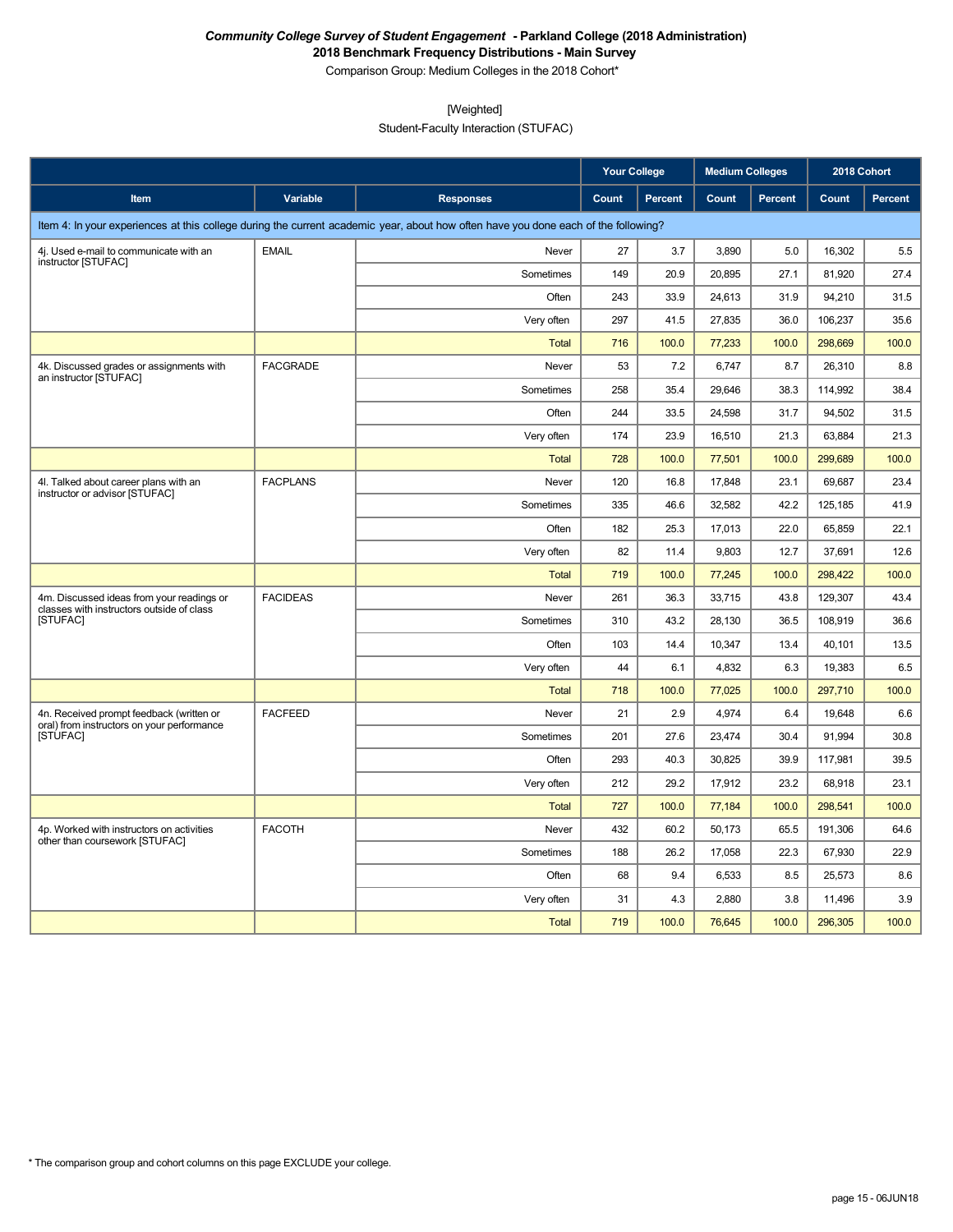#### *Community College Survey of Student Engagement* **Parkland College (2018 Administration) 2018 Benchmark Bar Chart - Main Survey** Comparison Group: Medium Colleges in the 2018 Cohort\*

[Weighted] Support for Learners (SUPPORT)



\* The comparison group and cohort bars on this page INCLUDE your college.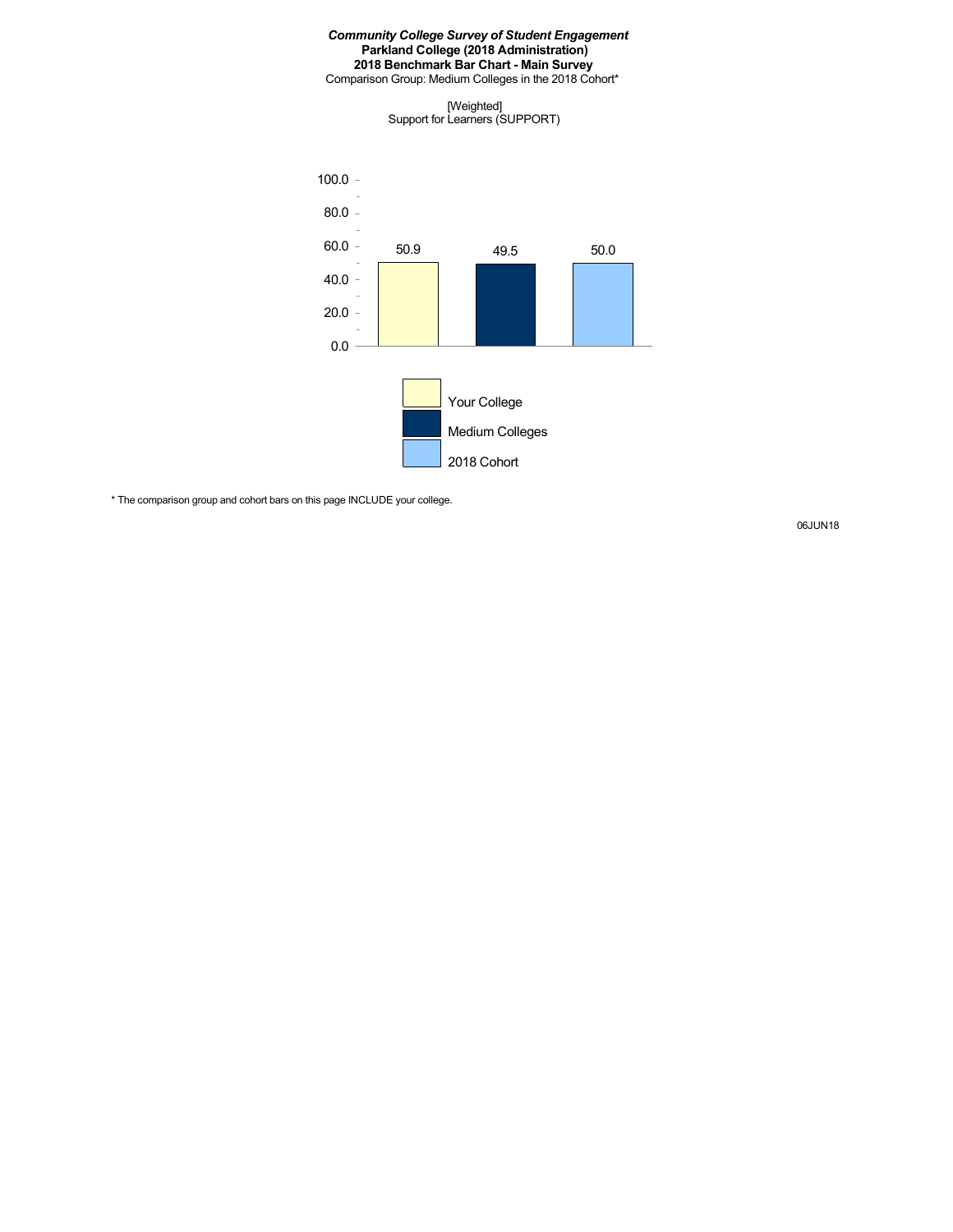Comparison Group: Medium Colleges in the 2018 Cohort\*

### [Weighted]

Support for Learners (SUPPORT)

|                                                                                                                       |                  | Your<br>College | <b>Medium Colleges</b> |                         | 2018 Cohort |                         |
|-----------------------------------------------------------------------------------------------------------------------|------------------|-----------------|------------------------|-------------------------|-------------|-------------------------|
| Item                                                                                                                  | Variable         | <b>Mean</b>     | <b>Mean</b>            | <b>Effect</b><br>Size** | <b>Mean</b> | <b>Effect</b><br>Size** |
| Item 9: How much does this college emphasize the following?                                                           |                  |                 |                        |                         |             |                         |
| 1 = Very little, $2 =$ Some, $3 =$ Quite a bit, $4 =$ Very much                                                       |                  |                 |                        |                         |             |                         |
| 9b. Providing the support you need to help you succeed at this college<br><b>ISUPPORTI</b>                            | <b>ENVSUPRT</b>  | 3.13            | 3.06                   |                         | 3.06        |                         |
| 9c. Encouraging contact among students from different economic, social, and<br>racial or ethnic backgrounds [SUPPORT] | <b>ENVDIVRS</b>  | 2.80            | 2.64                   |                         | 2.66        |                         |
| 9d. Helping you cope with your non-academic responsibilities (work, family, etc.)<br><b>ISUPPORTI</b>                 | <b>ENVNACAD</b>  | 2.11            | 2.05                   |                         | 2.06        |                         |
| 9e. Providing the support you need to thrive socially [SUPPORT]                                                       | <b>ENVSOCAL</b>  | 2.26            | 2.25                   |                         | 2.26        |                         |
| 9f. Providing the financial support you need to afford your education<br>[SUPPORT]                                    | <b>FINSUPP</b>   | 2.48            | 2.57                   |                         | 2.57        |                         |
| Item 12.1: How often have you used the following services during the current academic year?                           |                  |                 |                        |                         |             |                         |
| $0 =$ Never, $1 = 1$ time, $2 = 2-4$ times, $3 = 5$ or more times                                                     |                  |                 |                        |                         |             |                         |
| 12.1a. Academic advising/planning [SUPPORT]                                                                           | <b>FREQACAD</b>  | 1.63            | 1.57                   |                         | 1.57        |                         |
| 12.1b. Career counseling [SUPPORT]                                                                                    | <b>FREQCACOU</b> | 0.54            | 0.58                   |                         | 0.61        |                         |